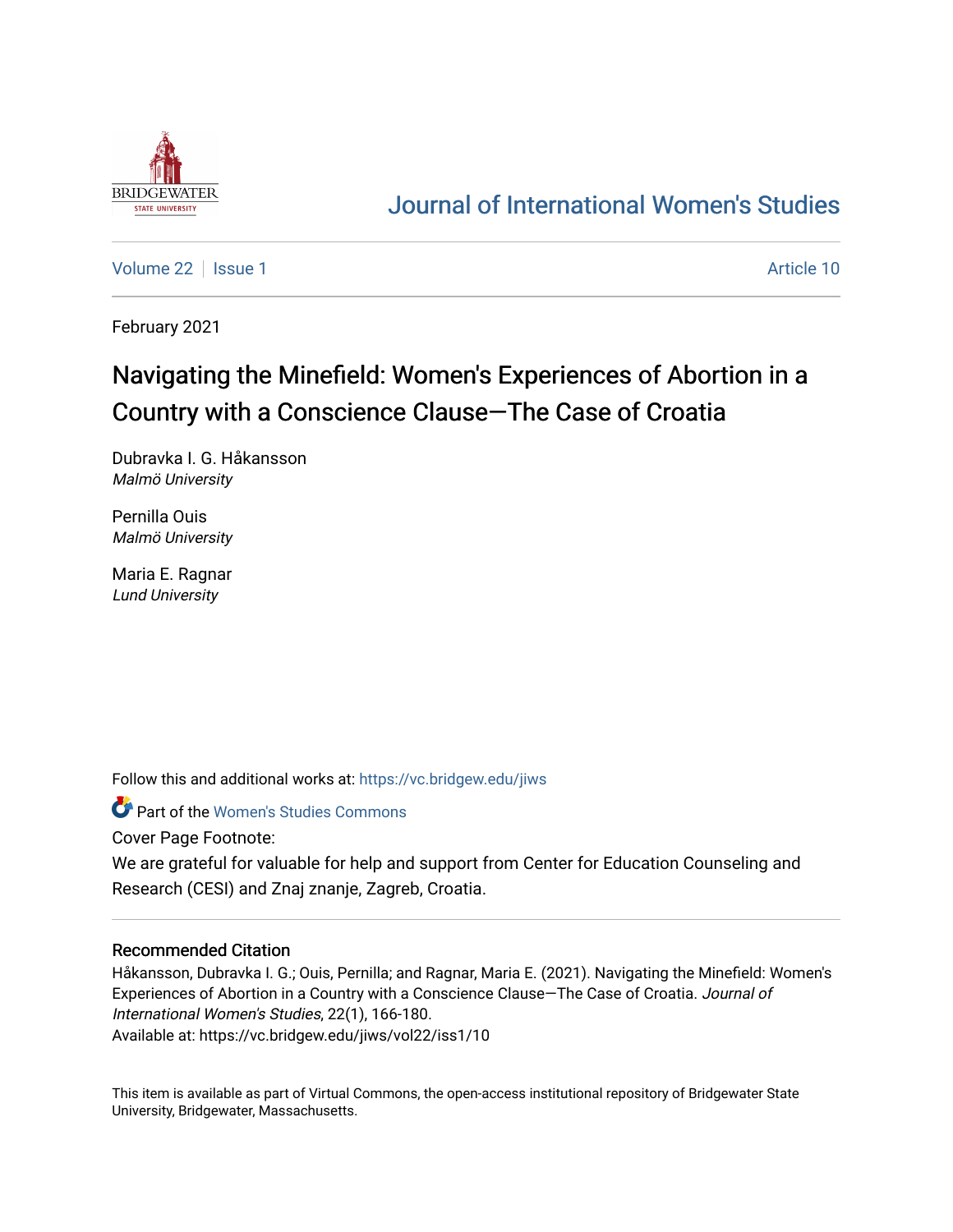## Navigating the Minefield: Women's Experiences of Abortion in a Country with a Conscience Clause—The Case of Croatia

## Cover Page Footnote

We are grateful for valuable for help and support from Center for Education Counseling and Research (CESI) and Znaj znanje, Zagreb, Croatia.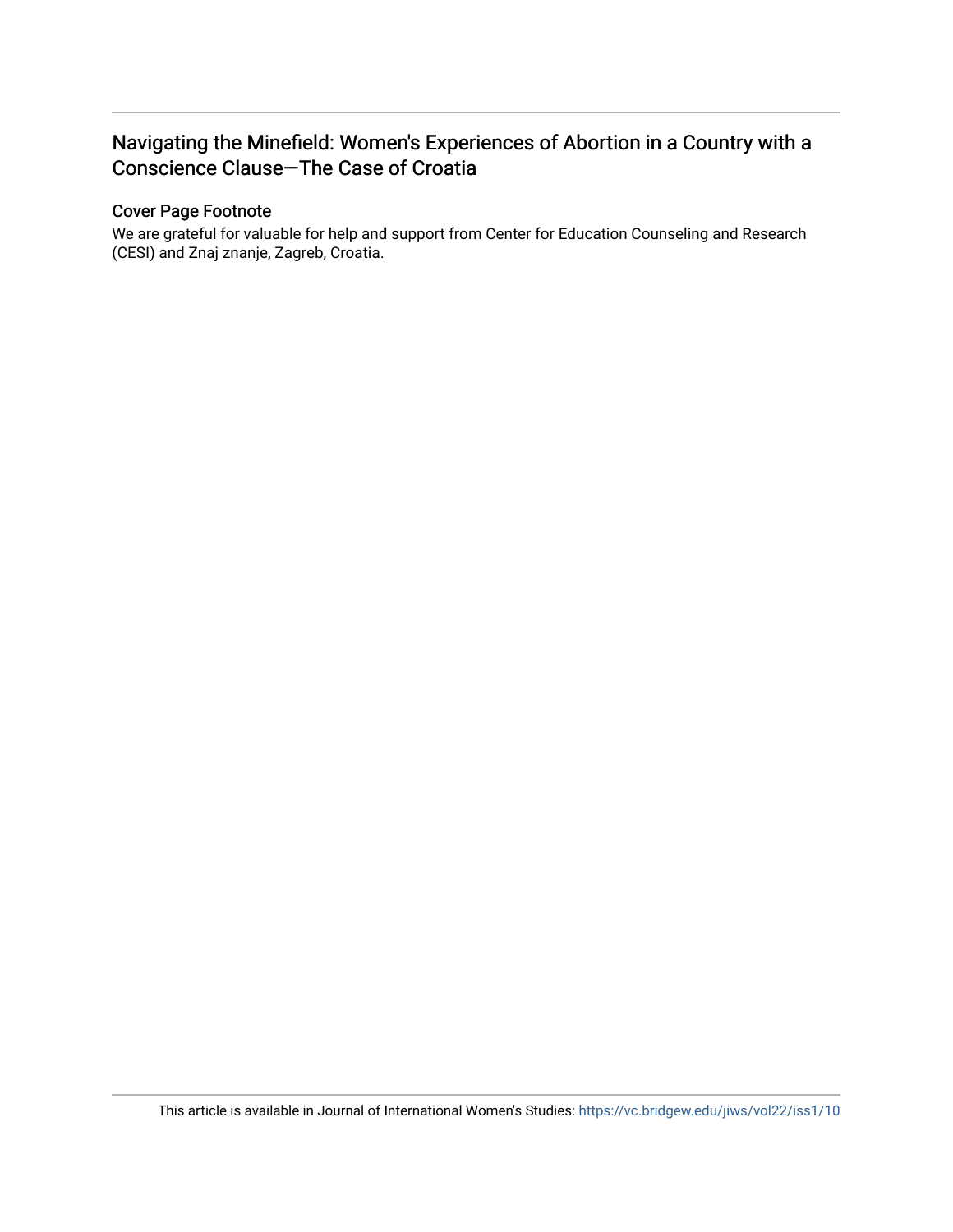## **Navigating the Minefield: Women's Experiences of Abortion in a Country with a Conscience Clause—The Case of Croatia**

By Dubravka Ida Gladoić Håkansson<sup>[1](#page-2-0)</sup>, Pernilla Ouis<sup>[2](#page-2-1)</sup>, Maria Ekstrand Ragnar<sup>[3](#page-2-2)</sup>

### **Abstract**

Many countries around the world have a conscience clause allowing physicians and health care providers to opt-out of performing abortions. This practice of conscientious objection to abortion care affects both healthcare providers and women's access to abortion care. In Croatia, a conscience clause was introduced in 2003. Nonetheless, women's experiences of abortion after the introduction have not been previously studied. The aim of our study was to explore women's experiences of abortion and conscientious objection in a country with a conscience clause. The study has a qualitative inductive and explorative design. We interviewed seven (7) women in Croatia with experience of an unwanted pregnancy or abortion and analyzed the interviews using thematic content analysis. Our findings revealed one overarching theme: 'Navigating the minefield—women's experiences of abortion in a country with a conscience clause' and three categories: 'Experiencing abortion—to endure a vulnerable situation,' 'The conscientious objection in practice—causing obstacles and stigma,' and 'Views on abortion—socio-cultural and religious influence'. The women perceived the abortion decision as being difficult and expressed feelings of shame, guilt, and fears of being judged in line with the general attitude toward abortion in society. They described the conscientious objection as having consequences in public healthcare by limiting their access to abortion care and affecting treatment in terms of i.e. derogatory comments, limited or lacking information about the abortion procedure and/or absent contraceptive counseling post abortion. According to the women, a shift towards more conservative ideas towards abortion seem to have taken place in the Croatian society. The conscientious objection was believed to reinforce a moralizing view of sexuality, where the women's decisions regarding abortion became a collective concern causing stigma and involuntary social alienation. The conscientious clause made the women feel they had to navigate a 'minefield,' where their dependency situation and vulnerability in the abortion situation were reinforced by social stigma.

<span id="page-2-0"></span><sup>&</sup>lt;sup>1</sup> Dubravka Ida Gladoić Håkansson is a registered nurse midwife, Master of Science in Sexology, and affiliated to the Centre for Sexology and Sexuality Studies at Malmö University, Sweden. She is authorized specialist in clinical sexology at Nordic Association of Clinical Sexology and authorised supervisor in sexology at Swedish Association for Sexology. Her main research interests are perspectives on abortion, sexuality and reproductive health. <sup>2</sup> Pernilla Ouis is an Associate Professor of Health and Society, in the field of Ethnic Relations, and affiliated to the

<span id="page-2-1"></span>Centre for Sexology and Sexuality Studies at Malmö University, Sweden. Her main research interest is SRHR (sexual and reproductive health and rights) in traditional contexts, and in relation to migration processes. She is recently appointed Professor in Social Work at Halmstad University, Sweden.

<span id="page-2-2"></span><sup>&</sup>lt;sup>3</sup> Maria Ekstrand Ragnar is a registered nurse midwife, lecturer at the Department of Health Sciences at the Faculty of Medicine, Lund University and affiliated researcher at the Department of Women's and Children's Health at Uppsala University, Sweden. Her main interests within midwifery research are perspectives on abortion, sexual risk taking and sexual and reproductive health.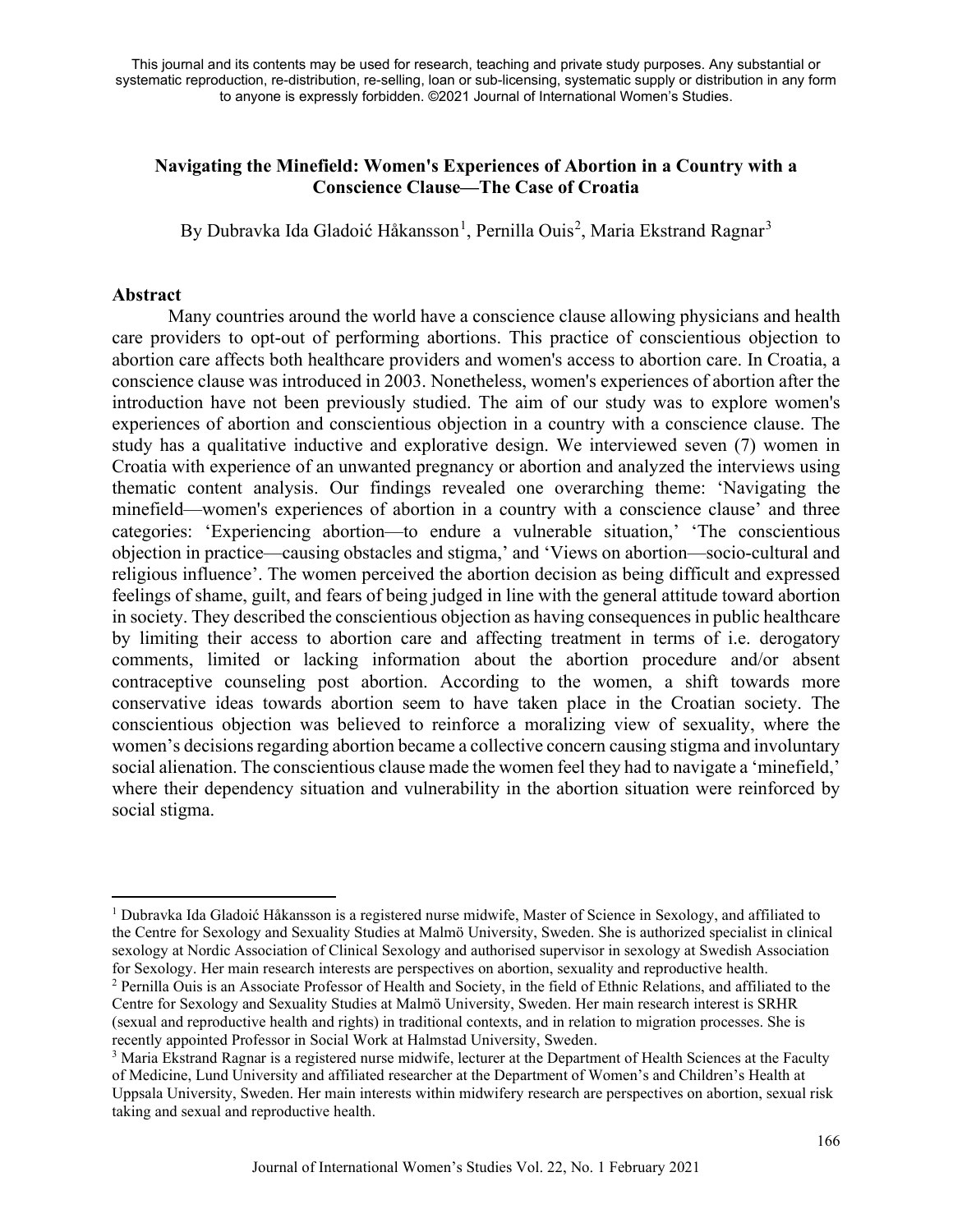*Keywords*: Abortion, Conscientious objection, Conscience clause, Sexuality, Women's experiences, Stigma, Croatia.

#### **Introduction**

The practice of unsafe abortions is a major public health problem in many countries, often reinforced by resistance toward abortion care due to religious, moral, and ethical objection (Chavkin et al., 2013; Harries et al., 2014). Conscientious objection in healthcare means the refusal to perform or provide certain treatments to patients, based on personal beliefs or reasons of morality or "conscience" (Shanawani, 2016). Twenty-five out of the 27 countries in the European Union (EU) have a statutory right to free abortion; however, in 21 of these 25 EU countries, healthcare providers have the right to refrain from or opting out of performing or participating in abortion care through a statutory conscience clause. This conscientious objection lacks legal support in Sweden, Finland, Bulgaria, and the Czech Republic. However, reference to the conscience clause among health care providers has become increasingly common in Italy, Portugal, the United Kingdom, Austria, Slovakia, and Poland (Kane, 2009; Heino et al., 2013).

Previous research has pointed to the fact that conscientious objection in abortion care mainly concerns women and thereby affects women's reproductive health (Beal & Capiello, 2008; Kane, 2009; Heino et al., 2013; Faundes et al., 2013; Harries et al., 2014; Fiala et al., 2016). Healthcare providers' right to practice a conscientious objection by referring to the conscience clause puts women in an unequal situation, depending on their place of residence, socio-economic status, income, and their opportunity to gain access to abortion care (Beal & Capiello, 2008; Kane, 2009; Heino et al., 2013; Faundes et al., 2013; Harries et al., 2014; Autorino et al., 2020). Conscientious objection also leads to stigmatization and is ultimately a hindrance to women's access to safe abortions (Galic, 2006; Chavkin et al., 2013; Bijelic & Hodzic, 2014; [Zaręba](https://www-tandfonline-com.ezproxy.its.uu.se/author/Zar%C4%99ba%2C+Kornelia) et al., 2017).

In Croatia, abortion has been legal since 1978 (from the period of socialism) and induced abortions can be performed according to women's wishes and without special permission up until the end of the 10th week of gestation. Since the independence in 1991, religious organizations together with the Catholic Church, have gained strong influence in society and in the early 2000s, the free abortion law was questioned. At the beginning of 2003, the Croatian Government drafted a proposal to amend the law relating to healthcare professionals as well as medical codes. The proposal resulted in the amendment of the Croatian Health and Medical Care Act, whereby healthcare personnel were given the right to abstain from performing work tasks and thereby had the possibility of being exempted from performing abortion care based on personal ethical, religious, or moral opinion. In Croatia, the conscientious objection can be followed only if the woman's life is *not* in danger. If the health care professional does not perform the abortion, then the woman shall be referred to another clinic or doctor, where the woman can get help (Zakon o ljecnistvu, 2003).

After the conscience clause was introduced, the question of abortion turned into a heated topic in the Croatian society and to an emotionally loaded issue for many Croatian citizens (Galic, 2006; Bijelic & Hodzic, 2014). However, research on issues concerning conscientious objection and abortion within the Croatian context is scarce and women's experiences of abortion after the introduction of the conscience clause have not been studied previously. Thus, the aim of our study was to explore women's experiences of abortion and conscientious objection in Croatia.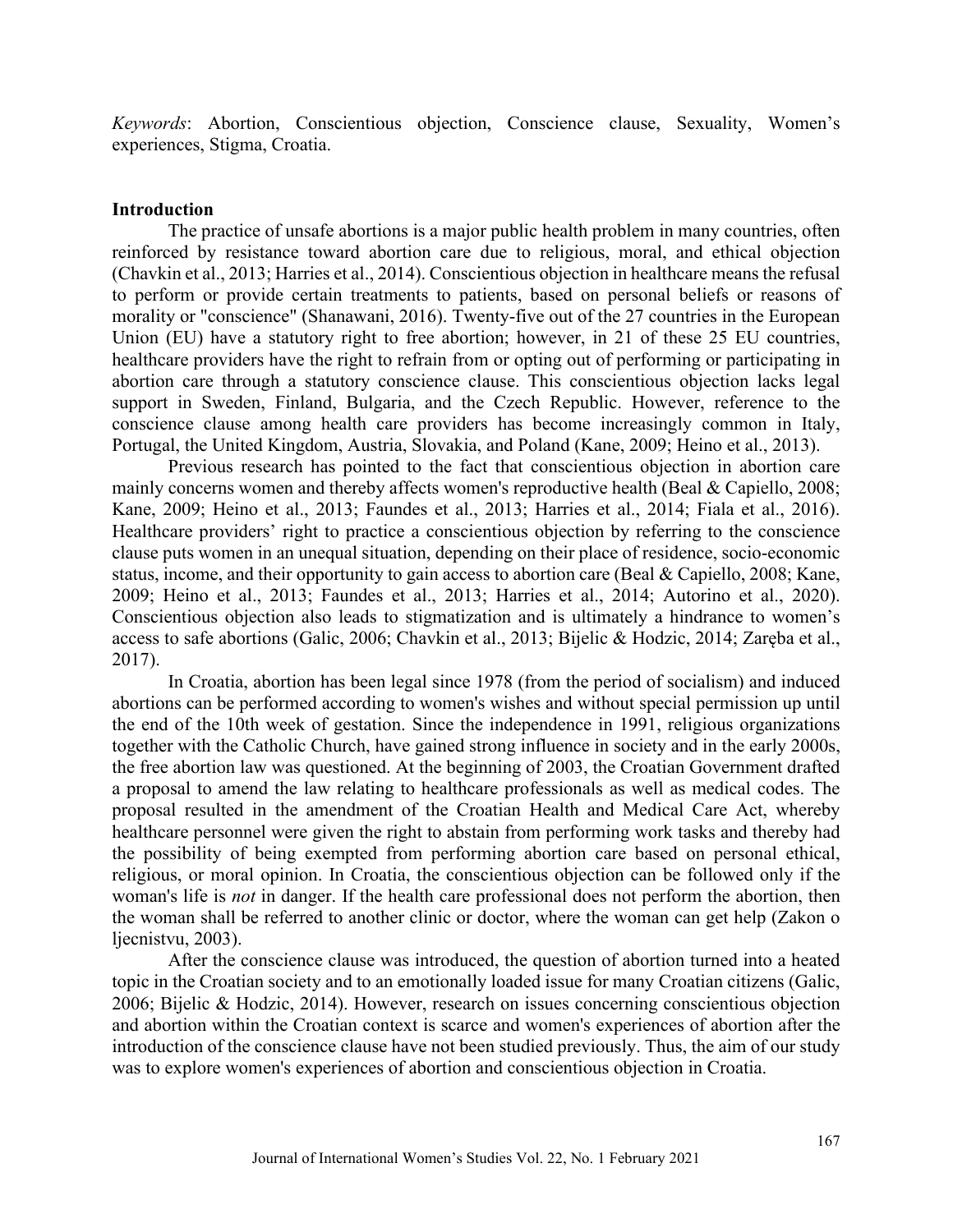#### **Method**

#### *Study Design*

The study has a qualitative inductive and explorative design. Seven women ( $n = 7$ ) with experiences of an unwanted pregnancy or abortion in Croatia participated in in-depth, semistructured individual interviews. Women were recruited with the help of two organizations who were willing to gather potential participants: Center for Education Counseling and Research (CESI) and Znaj znanje. CESI and Znaj znanje are two religiously and politically independent organizations whose purpose is to spread knowledge about reproductive and sexual health, contraception, and abortion to the public. During the recruitment process other actors such as health care professionals and heads from private and public abortion care services were asked to participate in the recruitment process. None of them were willing to assist with the gathering of informants.

#### *Participant Recruitment and Data Collection*

After obtaining permissions from the heads of the organizations (CESI and Znaj znanje), a web advertisement with information about the study and contact information to the first author was published on the websites. We also used snowball selection to recruit informants. Women who were interested in participating in the study reported their interest via e-mail to the first author and subsequently received written information about the study. The informational letter contained details about the purpose of the study, the voluntary nature of participation as well as confidentiality and anonymity according to ethical principles of the Helsinki Declaration (The Swedish Research Councel, 2011; WMA, 2013). Each participant was informed that the interviews would be audio-recorded. Consent for the study was submitted in writing or orally at each interview session. Those who were eligible to participate were women who had undergone, or wished to have had an abortion after the year 2003, when the country introduced a conscience clause. Eleven women showed interest in participating in the study. Four women who registered their interest were excluded because the abortion took place before 2003. None of the women included in the study had been active members of the organizations from where they were recruited.

The interviews were conducted from October 2015 to January 2016 by the first author Gladoic Hakansson (GH). GH is a bilingual, registered nurse midwife, fluent in Swedish and Croatian with extensive clinical experience in issues concerning sexual and reproductive health. After having performed all the interviews, GH transcribed the full material in the original language (Croatian), resulting in 6–11 pages of text per interview, and subsequently translated parts of the transcripts into Swedish. Information about the informants was anonymized; transcripts were deidentified, and the audio recordings were deleted after transcription so that no informant could be identified.

Due to the sensitive topic, informants could choose between having a personal interview in Croatia, a telephone interview, or a digital interview using Skype. Two informants chose Skype, two chose personal interviews, and three were interviewed by phone. There was a professional readiness within the recruitment organizations if informants required counseling due to difficult emotions arising during or after the interviews; however, such support was not requested by any of the informants.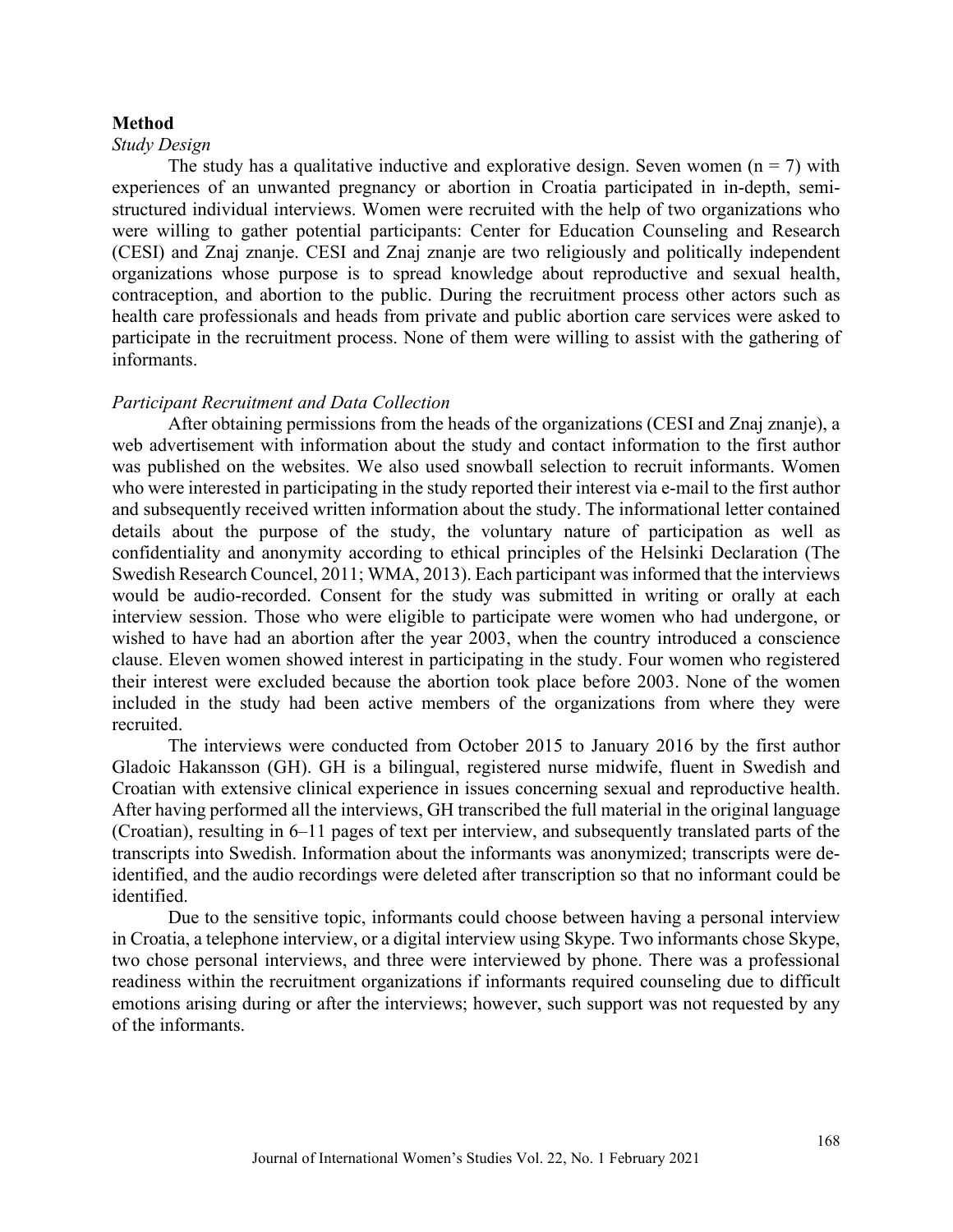#### *Interview Guide*

A semi-structured interview guide was used, functioning as a checklist of topics and issues that covered relevant areas for the purpose of the study. During the interviews (lasting between 45–60 minutes), the informants were asked to describe their experiences of having an abortion or having an unwanted pregnancy. The interviews started with basic questions (children, family, partnership, contraception use), moving on to pregnancy as well as experiences of the abortion, including experiences at the clinic; easy and difficult aspects of accessing pregnancy termination; attitudes from health care providers, the treatment and the abortion procedure, costs in connection with the abortion, transport, travel distance, support from family, friends or partner; confidentiality or privacy concerns; experiences of stigma; most important aspects regarding the services available, and suggestions for improvements. Some demographic data about the participants were also collected.

#### *Data Analysis*

The interviews were analyzed using thematic content analysis as described by Burnard, et al. (2008) and with concepts inspired by Graneheim & Lundman (2004). The first author, GH conducted the initial analysis separately; all interviews were carefully listened to following the interview, and notes were made that functioned as initial codes. The transcripts were read several times to get an overall picture of what was stated. All parts related to the aim of the study were retrieved. Meaning units were then extracted, condensed, and sorted into codes. After each coding, the condensed sentences, meaning units, were read again and compared to the original text to check that the essence was not lost. The codes were grouped into subcategories. Thereafter, the second and last author individually read the transcribed parts translated into Swedish and identified codes and subcategories to avoid lone researcher bias (Graneheim & Lundman, 2004). The subcategories were summarized into three categories under one overarching main theme. All researchers took part in discussing the codes, categories and themes until a consensus was reached.

The results have been presented as close to the original interviews as possible; quotations are included for trustworthiness of the analyzed data (Graneheim & Lundman, 2004). The informants were not given the opportunity to provide feedback on the results, but respondent validations were performed at the end of each interview when the first author made an interview summary to make sure the information had been understood correctly. As in all qualitative research, the aim was not to generalize but to provide a better understanding of the participants' perspective (Lincoln & Guba, 1989).

In order to understand the consequences of the conscientious objection and the health care professional's treatment of abortion-seeking women, we used Goffman's (1963) concept of *stigma*. Stigmatization means attributing to someone a deeply discrediting trait, which is considered to be different from the norm. The theory of stigma has previously been used in research involving HIV patients (Chambers et al., 2015), and it has been developed to include a number of aspects such as stamping, stereotyping, status loss, and discrimination, where power relations are crucial for understanding (Link & Phelan, 2001). The stigmatization of women that seek abortion means for example that the health care professionals' derogatory attitudes toward them are made legitimate.

#### **Results**

In total, seven women  $(n = 7)$ , who had an unwanted pregnancy and had decided to terminate the pregnancy, participated in this study. The interviewed women were between 18 and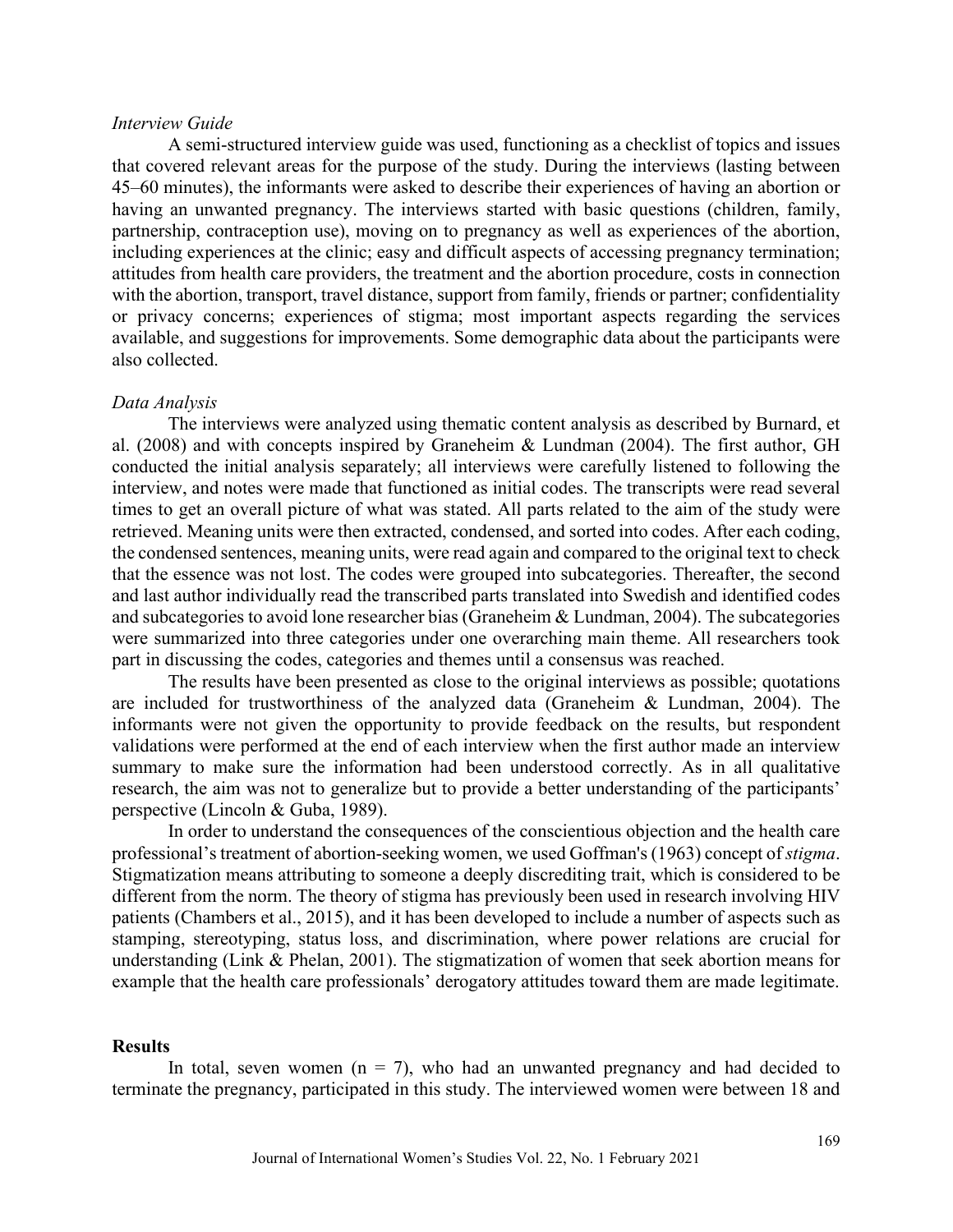45 years old at the time of the abortion. The interview took place on average 2 ½ years (ranging from 2 months to 6 years) after the pregnancy termination. Five women had a university education, one had a high school education, and one had a primary school education. Four women were living in a city, two lived in a small town, and one woman came from the countryside. At the time of the unwanted pregnancy, five of the women were pregnant for the first time, while two had children previously. Coitus interruptus was mostly used as the method for protecting against unwanted pregnancy. One woman had used a condom, and one had stopped taking birth control pills. Six of seven women completed the abortion. One woman who had planned to terminate the pregnancy, finally could not go through with the abortion after persuasions from her family. She ended up giving birth to a child.

The analysis resulted in one overarching theme: 'Navigating the minefield—women's experiences of abortion in a country with a conscience clause' and three sub-categories: 'Experiencing abortion—to endure a vulnerable situation,' 'The conscientious objection in practice—causing obstacles and stigma,' and 'Views on abortion—socio-cultural and religious influence' (Figure 1).





#### *Experiencing Abortion: To Endure a Vulnerable Situation*

All women in this study felt bad, surprised, and shocked when they had found out about their pregnancy. Some had not told their partner, friends, or family that they had become pregnant. The women perceived that the community viewed them as unreliable and irresponsible. Some suffered from depression as a result. Feelings of guilt were recurring elements in the women's stories. All of the women thought abortion was a difficult decision.

*I´m not against abortion, but it's not an easy decision. It felt like deciding whether a life should be allowed to continue or not. It is not a good feeling. (1)*

Bad mood, insomnia, anxiety, and depression were commonly expressed feelings related to the abortion and the descision making process preceeding the pregnancy termination. Some women felt traumatized and were afraid of becoming pregnant again. Feelings of shame and guilt, fear of judgment, powerlessness, and pronounced vulnerability in relation to the abortion descicion were commonly expressed and in line with the perceived general attitude toward abortion in society.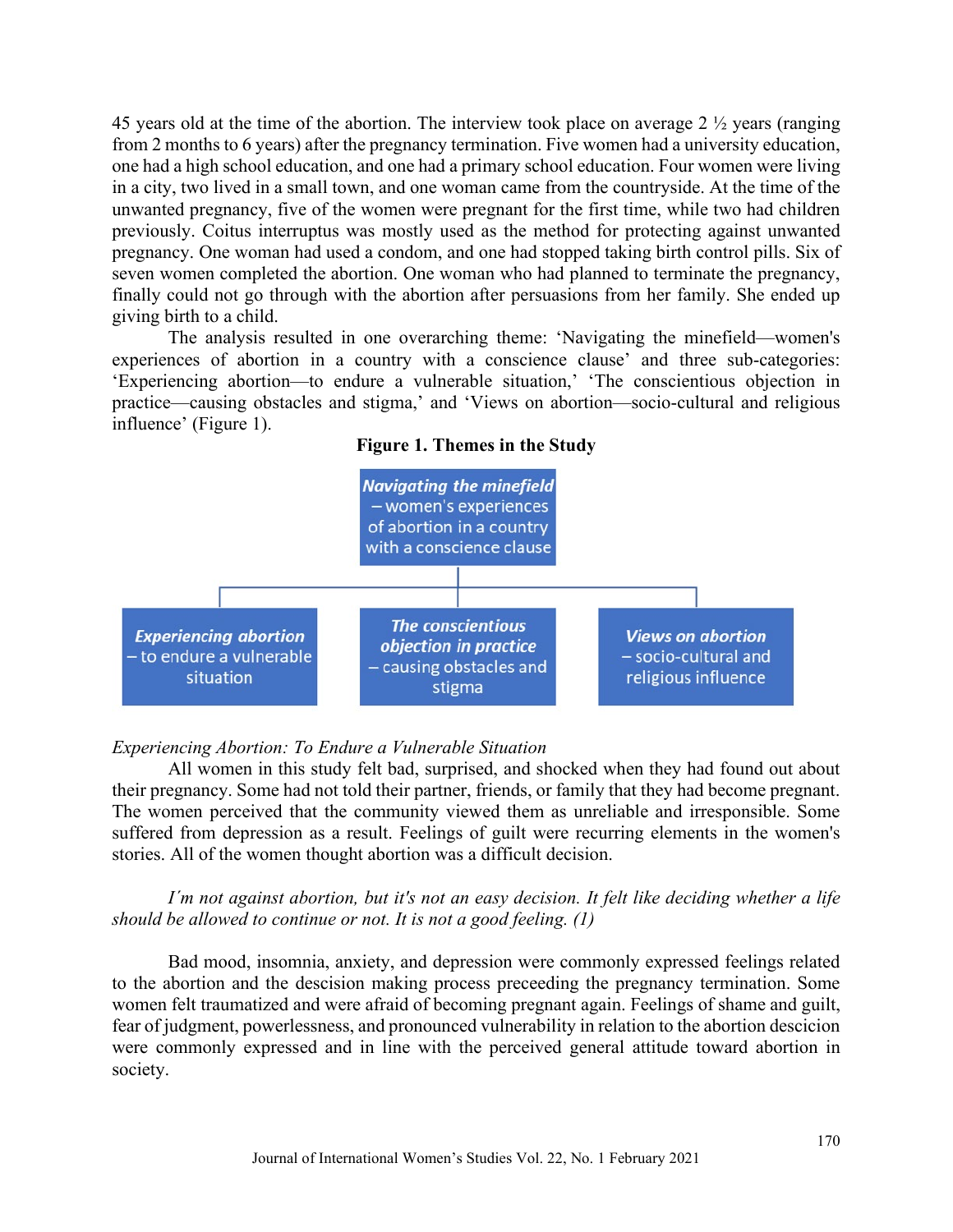When discussing reactions on the abortion descision among friends and family in their surroundings, the women reported how the others judged them as being unreliable and irresponsible because of their unwanted pregnancy and for wanting to abort. Some described the feeling of total helplessness. One woman felt strongly pressured by her social network to give birth to the child.

*I only wanted help, nothing else, but everybody just criticized me. They said straight to my face that I was worse than a killer because murdering a child is worse than murdering an adult! I wanted nothing but to have an abortion, but nobody wanted to help me. I got no help from the hospital. I didn't get any help at all. Think about a leashed dog that has gotten itself tangled into chains and that cannot get loose by itself: a stuck dog that is seeking help. A helpless dog that cries for help and no one wants to help it. That's how I felt. (3)*

*I was lying on the operating table, had a syringe in my arm and felt like my hands and legs were being strangled. (2)*

Because of the perceived vulnerability, the women wanted the abortion to be performed anonymously, to avoid moral judgments. Some were able to get the abortion registered as spontaneous or as being performed due to medical reasons.

*Any receipt? They didn´t give any. I think the doctor did not register it in the journal. Of course, I wanted to do it discretely. (4)*

*We did an early ultrasound, and the fetus was very small. My mom knew the doctor. He pretended that the fetus was undeveloped, which was a reason for the medical abortion. We did not pay, and the abortion was not registered like intentional abortion. (5)*

Some women with a partner felt support in the abortion decision but the opposite was also revealed. One woman described that her partner ended the relationship because of the pregnancy, others, without stable relationship at the time felt alone and lacked psychosocial support.

The lack of support and feeling of being judged was evident also after the abortion procedure. One woman having tried to seek support from her friends recalled;

*When I told my friends, I saw immediately how they changed toward me and kept a distance. One even said that it [the abortion] actually was the reason, because she thought what I was doing was wrong. No one asked me what I thought. It was insignificant in the context. (1)*

#### *The Conscientious Objection in Practice: Causing Obstacles and Stigma*

According to the interviewed women, the conscientious objection became a factor to consider when they sought abortion care. Some knew where to get help, while others searched randomly on the Internet or tried to get information over the phone. The women had two options: public or private abortion care. The women hoped to encounter abortion friendly health care personell, but it was often difficult to find out since there were wide differences in how hospital staff sometimes explicitly and openly refered to the conscience clause, whereas at other times their statements were cloaked. In some hospitals it was impossible to have a legal abortion because all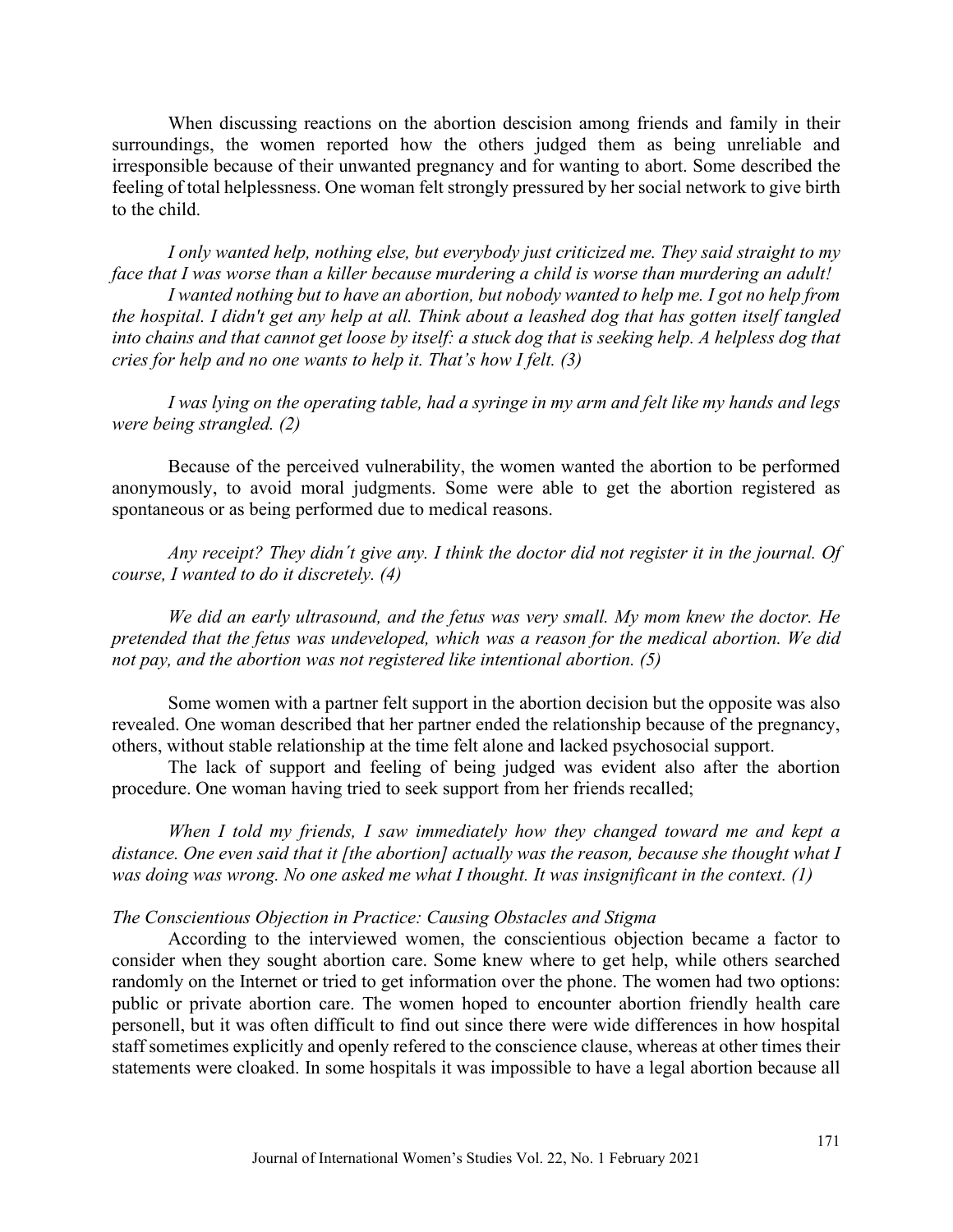of the health care professionals referred to the conscience clause and clearly demonstrated the agenda with anti-abortion propaganda.

*There were folders and posters against abortion in the waiting room. It said abortion is murder and children are the gift of God. My partner and I were in shock! (2)*

Other health care settings had health care professionals that performed abortions but also those who did not. Women who sought public care described difficulties in accessing abortion care due to lacking information on hospital websites on wether conscience objection was applied or not. The women claimed that the most important factor in getting help to have an abortion was to navigate correctly in the healthcare system. Several stressed the importance of using social networks and contacts to avoid facing moralization and stigmatization from health care professionals and others.

*My mom knew the doctor and she was with me the whole time and talked to the doctor whom she knew well. You know how it is in a small town; you know what to do and with whom. Contacts are important. (5)* 

The consequences of not being able to navigate this 'minefield' were that the women did not get satisfactory help with having the abortion. The help was dependent on the staff's attitude toward abortion. Consequently, the woman's access to abortion care was left to chance.

*We went to the hospital that had abortion friendly doctors. But then we met staff that were dismissive when we wanted information. We felt that something was wrong; they were against abortion. I just wanted to leave. (6)*

The attitudes from health care professionals varied. Some women felt questioned after having been declared as being irresponsible because of having become pregnant unintentionally. It was described how health care professionals sometimes made it clear what they thought about the woman as a person, especially if the woman chose to have an intentional abortion instead of having an abortion for medical reasons. One woman explained:

*The staff showed no respect. They performed abortions with the door open, so we could hear everything. I heard the woman before me scream and cry, and I heard all the talk when they did her abortion. I'm sure it was to lecture us. When they came out, I was absolutely appalled.* 

*The doctor asked me how old I was and if I was unemployed. I was in total shock. I am quite sure that they do it to frighten those of us who choose to have an abortion, while being friendly to others who do it for medical reasons. It was clearly a moral judgment. (2)'*

*[…]*

At other times less pronounced insinuations and ethical objections to the pregnancy termination were made;

*Even though the doctor and everyone there was very nice, I was completely paralyzed after I heard the doctor say several times: the heart beats already! (7)*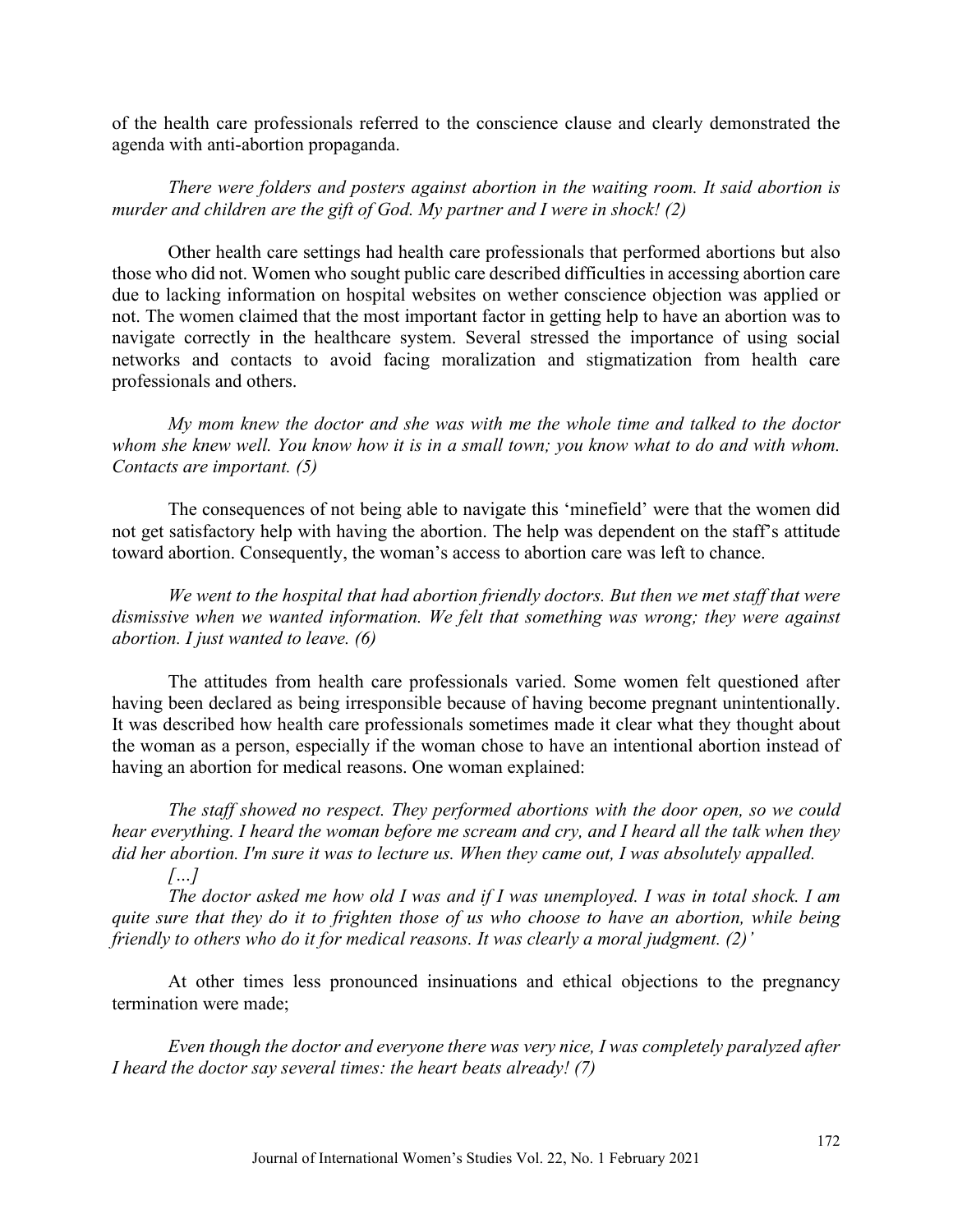Information about the use of contraception after an abortion was rare in public hospitals. One woman requested strilization, but this was not obeyed. After the abortion, she continued to renounce sex because of the fear of pregnancy, but also because of a lack of desire.

The staff at the private clinics, on the other hand, were described as helpful and professional in all stages of the treatment. Three women had a health check-up after termination of pregnancy privately and received contraceptives after the abortion. None of the interviewees who went to the private clinics encountered the conscientious objection to abortion. The private clinics were however economically more expensive than public alternatives since abortion is not subsidized by the health insurance. The women paid between 1500-3000 HRK depending of the choice of hospital/clinic or choice of analgesic, which is equivalent to half of an entire average monthly income. If needed for medical reasons, however, the abortion was free of charge. Women who had economic resources chose private alternatives to avoid meeting staff making moral and ethical objections to abortion and to avoid moralization and stigmatization.

*My experience with the staff was fantastic because I had private care. It costs money, you pay, and you get the care you need without being moralized. (4)*

The women's experiences reveal a large spectrum of healthcare facilities where abortion care was conducted. Being able to navigate in the healthcare system was an important factor in being able to access abortion care. The staffs' use of and reference to the conscience clause as well as their perceptions greatly influenced the women and their experieces of their possibilities to accessing abortion sevices.

#### *Views on Abortion: Socio-cultural and Religious Influence*

Social norms in Croatia – including attitudes towards abortion—were perceived to have changed over the last few decades into a more conservative paradigm. The informants believed a shift towards more conservative ideas had taken place, possibly affected by the growing influence of the Catholic Church. As reflected by the conservative social norms, the women felt that sexual and reproductive health matters did not primarily belong to them as individuals, but was rather a matter for the whole community.

*Actually, no one sees you as a person and listens to what you want. You have to do what others say even though they don't live your life. It means you have to live your whole life in sorrow. (3)*

It was further discussed how the influence of the Catholic Church had increasingly affected all parts in society, such as healthcare, schools, and public spaces – often in a negative way. One informant expressed how religious ideas influenced attitudes towards contraceptives.

*The religious influence is everywhere. A teacher [nun] in my daughter's school told me about how contraception is murder and everyone who uses contraceptives are killers, and that I had to look after my daughter [18 years] so she doesn't use contraception. (3)*

The women sensed that views on abortion seemed more accepting among middle-aged and older generations, while younger ones were perceived as being more judgmental. Some therefore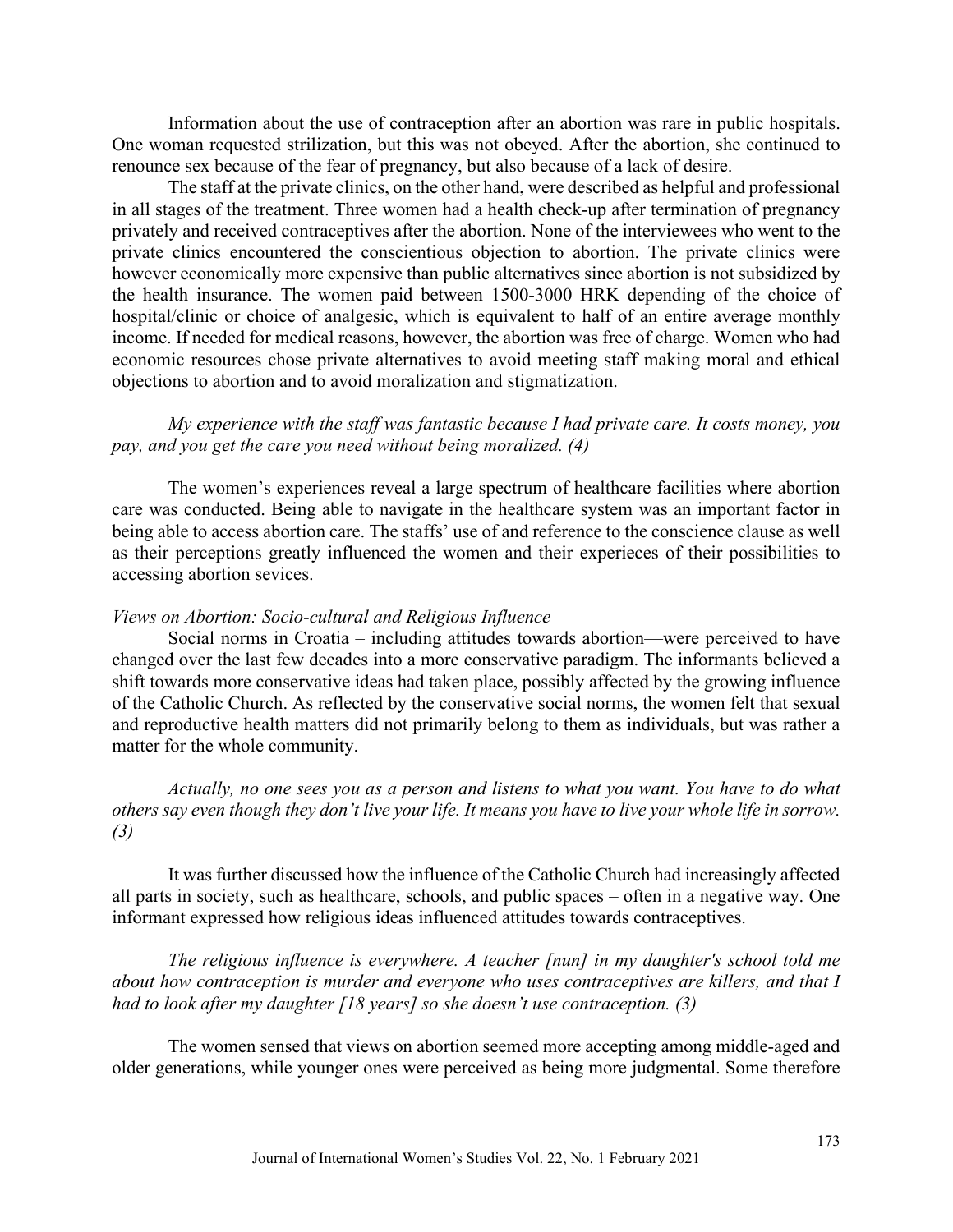found it easier to talk about the abortion with their mothers or older female friends instead of friends of the same age.

*Abortion is generally not acceptable here, especially among younger people. The older generations are more liberal; they accept abortion more than the younger ones. There is a generational issue. […] My generation, the young people, think that it's terrible and wrong if someone has an abortion. (1)*

#### **Discussion**

#### *Discussion of Results*

This study highlights womens experiences of deciding on, and performing abortion in Croatia after the introduction of a conscientious clause in the year of 2003. Our results reveal a wide range of challenges that women had to fight against when seeking to have an abortion. By the term 'Navigating in a minefield landscape' we mean a societal landscape where women, in trying different strategies, navigate to escape moralizing views and stigma. Our findings showed that deciding on abortion was difficult and mentally stressful for the women, who all wrestled with various negative emotions. Feelings of vulnerability and stigma turned out to be a recurrent theme during the interviews in which the women also revealed how the conscientious objection contributed to poor abortion services, lack of information and judgemental attitudes among health care providers. Our findings are in line with previous research in which conscientious objection in abortion care have been found to reduce access to safe abortions, and contribute to stigmatization of the woman (Beal & Capiello, 2008; Kane, 2009; Faundes et al., 2013; Heino et al., 2013; Harries et al., 2014; Fiala et al., 2016).

All informants were more or less aware of how abortion care in Croatia worked, but still, information on where and how to seek help, or wether or not the health care professionals would assist with the abortion or refer to the conscience clause, were often unclear. This uncertainty made it difficult for the women to navigate in the health care system and it caused stress for the women to access abortion services in time. It also caused them emotional stigma. An obvious drawback for women in this sense is the time, since women who want to get an abortion have a limited time frame to undergo such a procedure. Consequently, negative attitudes toward abortion and possibilities for health care professionals to refer to conscientious objection had negative imact on the women's reproductive health and rights, even when abortion was formally legal.

According to an NGO-report, Croatian physicians often referred to conscience objection without regulations by any standardized procedures (Bijelic & Hodzic, 2014). The lack of clarity about how one can express conscientious objection when it comes to abortion in the Croatian context therefore leaves room for the suspicion that this 'privilege' of conscientious objection is being misused (Borovečki & Babić-Bosanac, 2017). There are numerous examples in the literature of situations when so called 'double standards' are being practiced in abortion care and causing stigma for abortion seeking women. In Poland for example, treating physicians have been detected to support the decision of their patient when at the same time they refuse to perform the procedure themselves (Zareba et al, 2019). In South Africa unclear abortion legislation and uncontrolled practices of the conscientious objection have formed a 'double standard' where doctors are able to perform abortions for extra compensation, but can refer to the conscience clause if this additional profit is not included (Harris et al., 2014). In Croatia, problems have been raised of situations where the same person may rely on conscientious objection in public health care institutions, but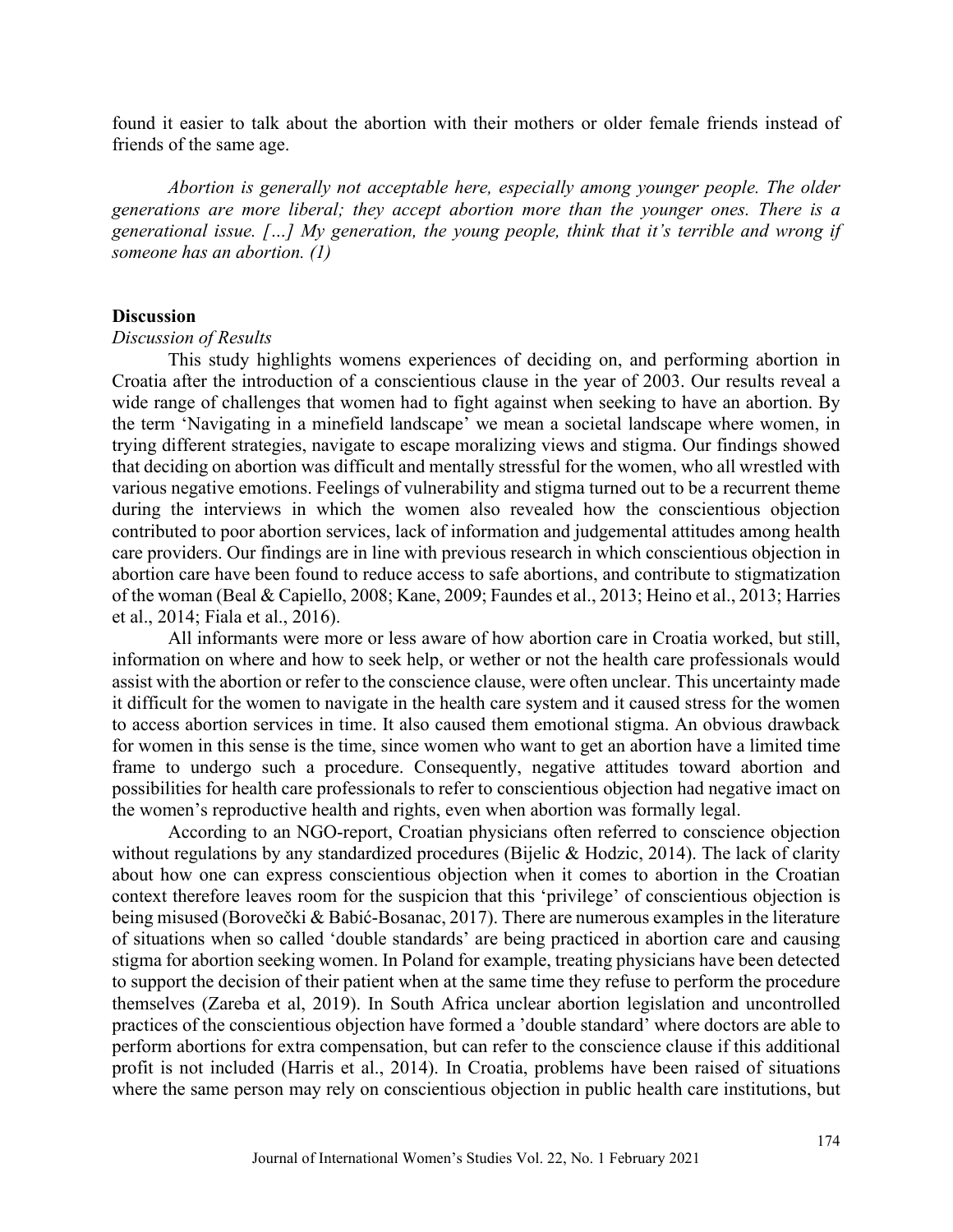perform abortions in private health care facilities after working hours (Borovečki & Babić-Bosanac, 2017).

Stigma can also extend to health personnel and result in healthcare providers opting out of abortion services entirely. Fear of being judged or discriminated against by colleagues can then result in physicians' referring to conscientious objection in order to camouflage their own fear of stigma (Faundes et al., 2013; Singh et al., 2017). Whether or not this is something that occurs in the Croatian context could be a question for future research to explore. However, the women in our study did not report any situation where staff in the private care settings had invoked conscientious objection. On the contrary, the informants clearly stated that private options, albeit far more costly, were expected to be less stigmatizing and women who had financial resources therefore sought private care from the beginning. Another advantage with private options was that the women could remain anonymous.

Our findins are in line with previous research concluding that conscientious objection has a stronger impact on women living in lower-income regions, with lower socio-economic status in terms of seeking care and having access to abortion (Beal & Capiello, 2008; Kane, 2009; Heino et al., 2013; Faundes et al., 2013; Harries et al., 2014; Autorino et al, 2020).

The enactment of a conscience clause in Croatia, together with neo conservative movements and the growing prominence of the Catholic Church during the past decades, seem to have influenced social norms about abortion and possibly other issues concerning sexual and reproductive health. For example, the women perceived older generations to have a more permissive view of abortion, while younger generations were seen as more judgmental, which may endorse theories of how religious and neo-conservative forces, through public and political campaigns, can change norms and socio-cultural scripts (Totter et al., 2015). B & B (2017) argues that the current discourse regarding abortion within the Croatian context primarily stems from ideology, culture, and traditionalism, with laws and bylaws being far less present (Borovečki & Babić-Bosanac, 2017). Aditionally, the conscientious objection within abortion care is based on individual conviction from a religious context where conception equates a child and an abortion with the murder of a child (www.katolik.nu). Thus, religious influences create a discourse that controls the individual's sexuality, access to information, the use of contraceptives, and abortion services. The women in our study felt accused of being irresponsible or stamped as depraved due to the abortion decision, or for wanting to use contraceptives. Sexual behavior that falls outside "the good sexuality", defined as sex for reproductive purposes in a heterosexual relationship, can thus be seen as deviant and distasteful (Rubin, 1984). In concordance with such norms, the use of contraceptives or having an abortion is being viewed as wrong and immoral. Consequently, being labelled as immoral for having become pregnant while not having the possibility of using contraceptives puts women in a paradoxical situation, which negatively affects both their sexual and reproductive health and rights.

According to Gagnon & Simon (2004), norms of sexuality may be changed, transformed, and questioned based on social context. The women in our study described issues concerning sexuality and childbirth as a collective concern where people in their surroundings believed they had the right to have opinions about, and influence over the women's actions and decisions. Since there was no organized or regulated social support, the women felt isolated from their social environment. In this sense, stigma was symbolized by the people's moral status (Goffman, 2011), and the women were burdened with guilt and shame. By deviating from the prevailing norms, the women were punished by stigmatization and retaliation, for example in terms of social exclusion.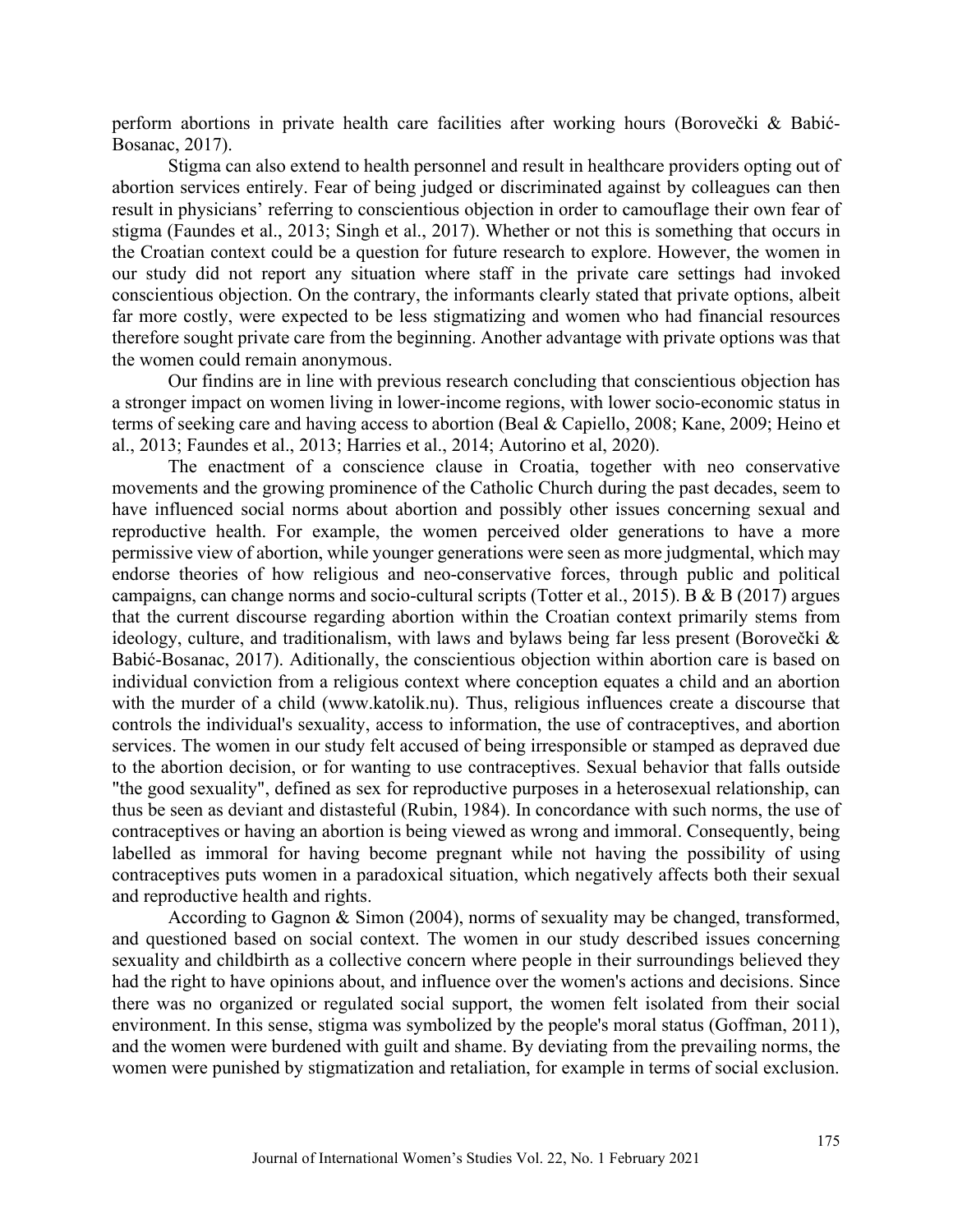This study did not explore the staff's attitudes toward performing an abortion in a country with conscience clause. This could be an area of further research. Another interesting topic would be to gain a better understanding of the differences between public and private abortion care in a country with a conscientious clause. How abortion is experienced in a country with a conscience clause is a topic that is not easily explored, nevertheless, important to highlight in order to gain knowledge about womens situations, experiences and access to abortion related health care services.

#### *Strenghs and Limitations*

The study was based on a relatively small number of informants, even for a qualitative study. This may be seen a disadvantage. On the other hand, the collected material was rich with a variety of perspectives addressed. It is also important to note that abortion in Croatia is a morally and ethically charged issue and it was therefore difficult to get actors to assist with the recruitment of participants. Nevertheless, the recruited women were willing to share their stories extensively and in detail – also when several years had passed between the abortion occation until the interview took place.

The informants were recruited via advertisements on websites linked to organizations working with abortion issues, as well as with the help of snowball selection. The advantage of the sampling methods used was that it enabled enough informants to be recruited and the study could be carried out. Women having experienced stigma tend to withdraw to groups where they can meet with people having similar experiences or stigma and where they can feel safe (Goffman, 2011). In a neo-conservative society, organizations like the ones used for recruitment in the present study play an important role in promoting women's rights regarding sexual health and abortion. Hence, it may be argued that these organizations have become important actors in highlighting the complexity of the abortion situation in countries where conscientious objection is being practiced.

#### **Conclusion**

The effects of practicing conscientious objection in abortion care, despite a free abortion law, legitimized moralization and caused women to feel emotional and social stigma. The women found themselves having to navigate in a 'minefield', where their dependency situation and vulnerability were reinforced. Unregulated application of the conscientious objection caused obstacles for accessing abortion services and contributed to unequal care depending on the womens geographic location and social-economic conditions. There were no reports on the use of conscientious objection in the private sector. Social norms and attitudes towards abortion were influenced by religious views and conservative ideas, which generally had negative impact on the womens sexual and reproductive health and rights.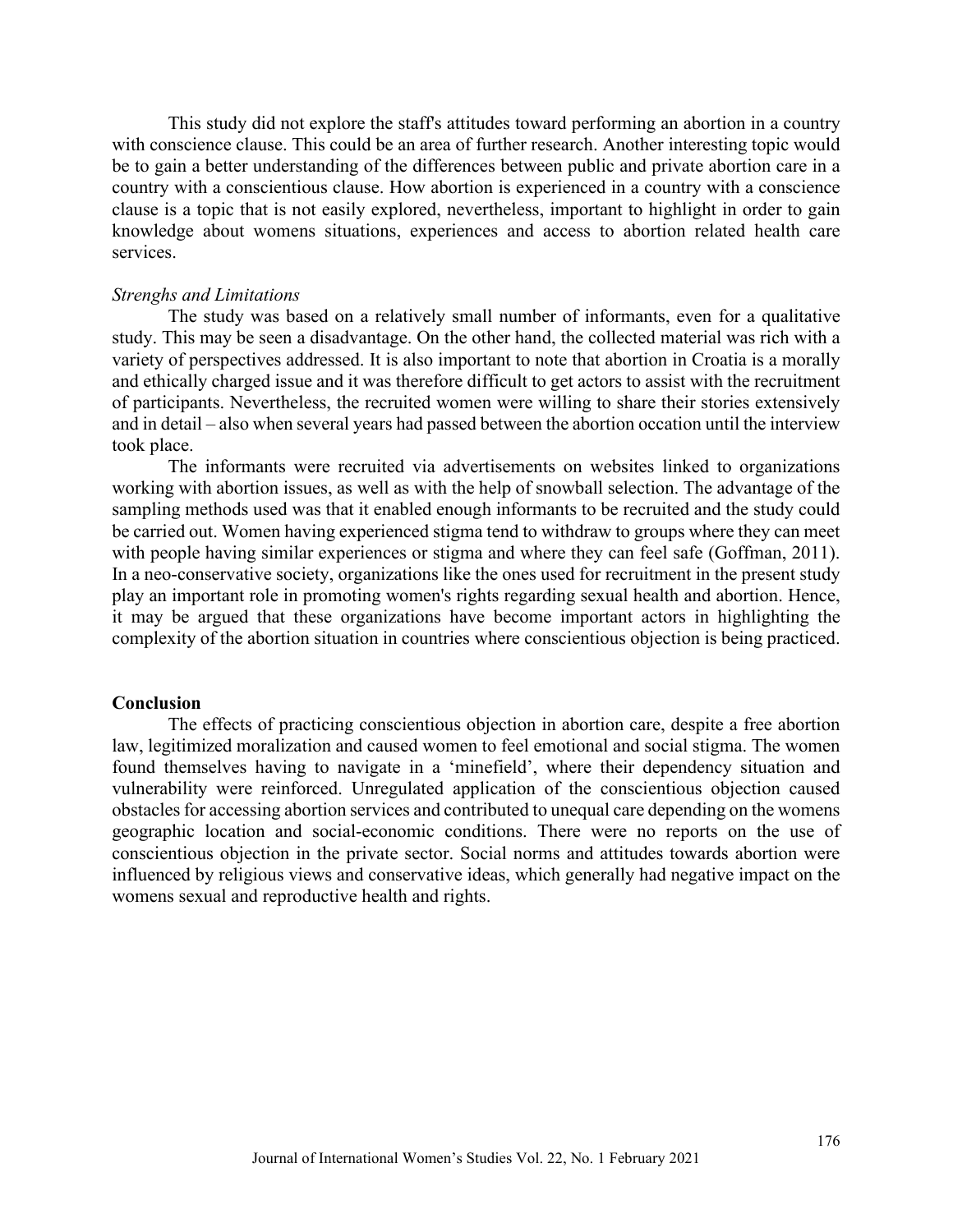## **Acknowledgements**

We are grateful for valuable for help and support from Center for Education Counseling and Research (CESI) and Znaj znanje, Zagreb, Croatia.

## **Disclosure statement**

The authors report no conflicts of interest.

## **Funding**

Financial support was provided by Centre for Sexology and Sexuality Studies at Malmö University, Sweden.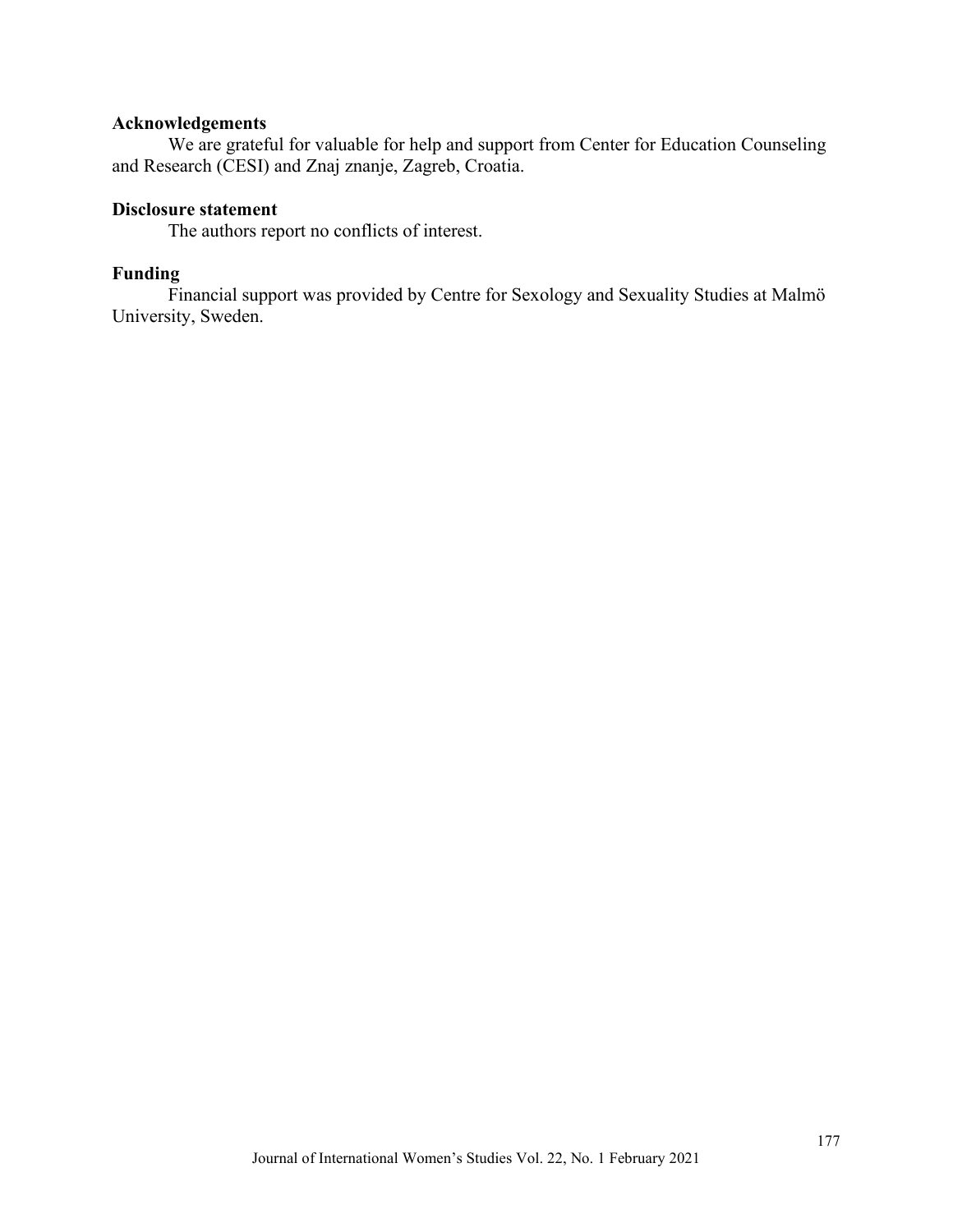#### **References**

- Autorino, T., Mattioli, F. & Mencarini, L. (2020). The impact of gynecologists´conscientious objection on abortion access. *Social Science Research,* Mar; 87:102403.
- Beal, M. W., & Cappiello, J. (2008). Professional right of conscience. *Journal of Midwifery and Women's Health,* 53(5), 406–412.
- Bijelic, N & Hodzic A. (2014). "Gray Zone": the issue of abortion in the Republic of Croatia [in Croatian]. CESI 2014. ("Siva zona": pitanje abortusa u Republici Hrvatskoj. Zagreb, Croatia: CESI.). Available from:

http://www.cesi.hr/attach/ p/prijelom pitanje abortusa hr.pdf. [accessed: 2019-05-01]

- Borovečki, A., & Babić-Bosanac, S. (2017). Discourse, ethics, public health, abortion, and conscientious objection in Croatia. *Croatian Medical Journal,* 58(4):316-21.
- Burnard, P., Gill, P., Stewart, K., Treasure, E., Chadwick, B. (2008). Analysing and presenting qualitative data. *British Dental Journal,* 204: 429-432.
- Chambers, L.A., Rueda, S., Baker, D.N., Wilson, M.G., Deutch, R., Raeifar, E., Rourke, S.B. & The Stigma Review Team. (2015) Stigma, HIV and health: a qualitative synthesis. *BMC Public Health,* 15:848.
- Chavkin, W., Leitman, L., & Polin, K. (2013). Conscientious objection and refusal to provide reproductive healthcare: a White Paper examining prevalence, health consequences, and policy responses, *International Journal of Gynecology & Obstetrics,* 123 (Suppl. 3): S41–S56.
- Faundes, A., Duarte, G., & Osis, M. (2013). Conscientious objection or fear of social stigma and unawareness of ethical obligations. *International Journal of Gynecology & Obstetrics, 123*, 557–559.
- Fiala, C., Danielsson, G, K., Heikinheimo, O., Gudmundsson, A, J. & Arthur, J. (2016). Yes we can! Successful examples of disallowing "conscientious objection" in reproductive health care. *The European Journal of Contraception and Reproductive Health Care,* 21(3), 201– 206.
- Gagnon, H.J. & Simon, W. (2004). The Social Origins of Sexual Development. I: M. & P.R. Kimmel, ed. *Sexualites, Identities, Behaviors and Society.* New York: Oxford University Press.
- Galic, B. (2006). Stigma ili postovanje? Reproduktivni status zene u Hrvatskoj i sire. *Revija za Socioligiju*. XXXVII (3-4), 149–164.
- Goffman, E. (1963) *Stigma: Notes on the Managment of Spoiled Identity,* Englewoods Cliffs, NJ: Prentice Hall
- Goffman, E. (2011). *Stigma: den avvikandes roll och identitet*. Stockholm: Norstedt.
- Graneheim, U. H. & Lundman, B. (2004). Qualitative content analysis in nursing research: Concepts, procedures and measures to achieve trustworthiness. *Nurse Education Today,*  24(2), 105–112.
- Harries, J., Cooper, D., Strebel, A., & Colvin, C. J. (2014). Conscientious objection and its impact on abortion service provision in South Africa: A qualitative study. *Reproductive Health,* 11(1), 16–16.
- Heino, A., Gissler, M., Apter, D., & Fiala, C. (2013). Conscientious objection and induced abortion in Europe. *The European Journal of Contraception and Reproductive Health Care,* 18(4), 231–233.
- Kane, R. (2009). Conscientious objection to termination of pregnancy: The competing rights of patients and nurses. *Journal of Nursing Management,* 17(7), 907–912.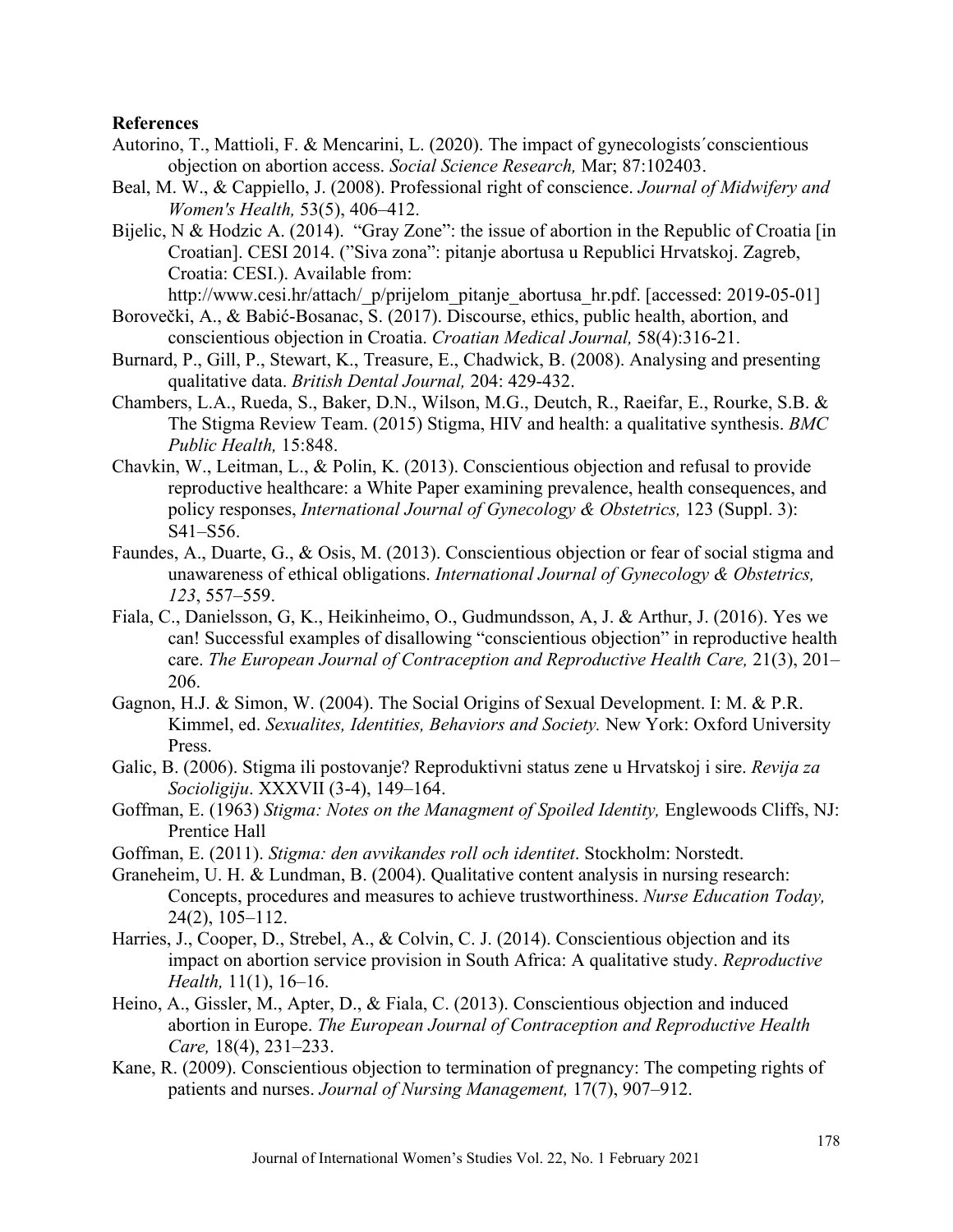Lincoln YS., & Guba, EG. Fourth generation evaluation; 1989. Newbury Park, CA: Sage.

- Link, B. G., & Phelan, J. C. (2001). Conceptualizing Stigma. *Annual Review of Sociology*, 27, 363–385.
- Trotter, T. R., II, Schensul, J., J. & Kostick, M., K. Theories and Methods in Applied Antropology, in H. Russel Bernard & Clarence C. Gravlee. *Handbook of Methods in Cultural Antropology.* Second edition (2015). London: Rowman&Littlefield
- Rubin, G (1984). Thinking sex Notes for a radical theory of the politics of the sexuality, in Parker, R. & Aggleton, P. (2006). *Culture, society and sexuality.* London: Routledge and New York.
- [Shanawani,](https://www.ncbi.nlm.nih.gov/m/pubmed/?term=Shanawani%20H%5BAuthor%5D&sort=ac&from=/26923838/ac) H. (2016). The Challenges of Conscientious Objection in Health care. *Journal of Religion and Health*, Apr; 55(2):384–93.
- Singh, S., Remez, L., Sedgh, G., Kwok, L. & Onda, T. (2018). Abortion Worldwide 2017: Uneven Progress and Unequal Access, New York: Guttmacher Institute.
- Swedish Research Council (2011). [Vetenskapsrådet. God forskningssed.] Bromma: CM-Gruppen AB, 131; <https://publikationer.vr.se/produkt/god-forskningssed/> [accessed: 2019-06-01].
- The world medical association (WMA) (2013). Declaration of Helsinki ethical principles for medical research involving human subjects, Fortaleza, Brazil: WMA. [accessed 2016- 05-01].
- [Zaręba](https://www-tandfonline-com.ezproxy.its.uu.se/author/Zar%C4%99ba%2C+Kornelia) K., [Ciebiera](https://www-tandfonline-com.ezproxy.its.uu.se/author/Ciebiera%2C+Micha%C5%82) M., [Bińkowska](https://www-tandfonline-com.ezproxy.its.uu.se/author/Bi%C5%84kowska%2C+Ma%C5%82gorzata) M., [Jakiel](https://www-tandfonline-com.ezproxy.its.uu.se/author/Jakiel%2C+Grzegorz) G. (2017). Moral dilemmas of women undergoing pregnancy termination for medical reasons in Poland. *European Journal of Contraception & Reproductive Health Care,* 22:4, 305-309. DOI: 10.1080/13625187.2017.1326095
- [Zaręba](https://www-tandfonline-com.ezproxy.its.uu.se/author/Zar%C4%99ba%2C+Kornelia), K., Ciebiera, M., Gierus, J., Jakiel, G. (2019). Perceptions of attending medical staff by women accessing pregnancy termination in Poland: A qualitative study. *European Journal of Contraception and Reproductive Health Care,* Apr;24(2):124-129.
- Cesi.hr [http://www.cesi.hr/hr/novosti/1732-poziv-na-sudjelovanje-u-istrazivanju-o-dostupnosti](http://www.cesi.hr/hr/novosti/1732-poziv-na-sudjelovanje-u-istrazivanju-o-dostupnosti-abortusa-u-hrvatskoj/)[abortusa-u-hrvatskoj/](http://www.cesi.hr/hr/novosti/1732-poziv-na-sudjelovanje-u-istrazivanju-o-dostupnosti-abortusa-u-hrvatskoj/) [accessed: 2019-06-01]
- Katolik.nu<http://www.katolik.nu/etik.html> [accessed: 2019-06-01]
- Zakon o ljecnistvu (2003). [Law of medical codex, 2003]. [http://www.zakon.hr/z/405/Zakon-o](http://www.zakon.hr/z/405/Zakon-o-lije%C4%8Dni%C5%A1tvu)[lije%C4%8Dni%C5%A1tvu](http://www.zakon.hr/z/405/Zakon-o-lije%C4%8Dni%C5%A1tvu) [accessed: 2019-06-01]
- Znajznanje.org [www.znajznanje.org](http://www.znajznanje.org/) [accessed: 2019-06-01]